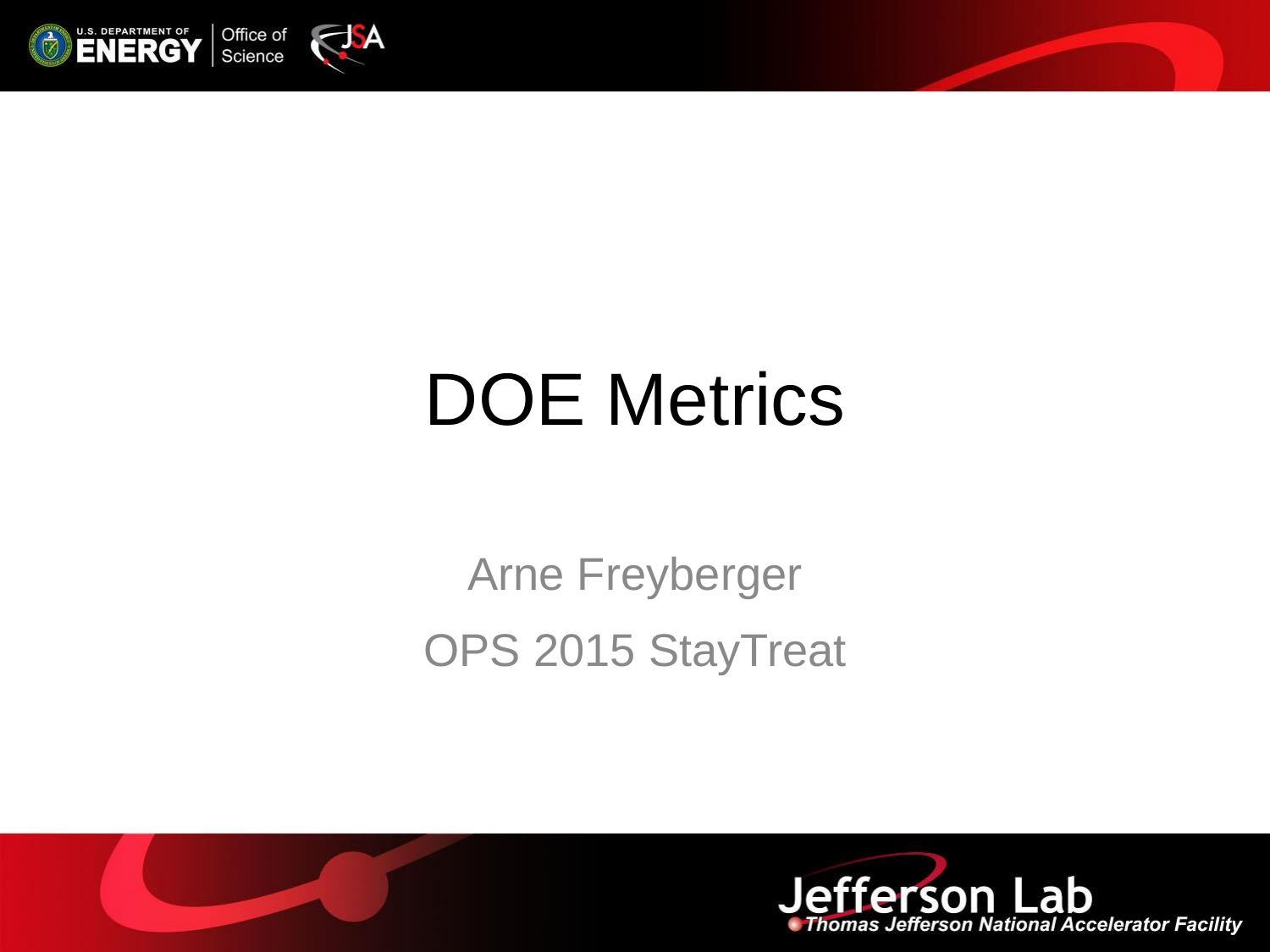# DOE Annual Budget Briefing

| <b>THOMAS JEFFERSON NATIONAL ACCELERATOR FACILITY</b><br>3.0% |                                                                                                                                                                                                                                                                                    |                                             |                 |                                       |             |                |             |             |                                |
|---------------------------------------------------------------|------------------------------------------------------------------------------------------------------------------------------------------------------------------------------------------------------------------------------------------------------------------------------------|---------------------------------------------|-----------------|---------------------------------------|-------------|----------------|-------------|-------------|--------------------------------|
|                                                               |                                                                                                                                                                                                                                                                                    |                                             | <b>FY16</b>     |                                       |             |                |             |             |                                |
|                                                               | <b>FY14</b><br><b>Sept AFP</b>                                                                                                                                                                                                                                                     | <b>FY15</b><br><b>Approp</b>                | <b>Guidance</b> | <b>Guidance</b><br><b>Reallocated</b> | <b>FY17</b> | <b>FY18</b>    | <b>FY19</b> | <b>FY20</b> | <b>FY21</b>                    |
| <b>Facility Performance/Statistics</b><br>141                 |                                                                                                                                                                                                                                                                                    |                                             |                 |                                       |             |                |             |             |                                |
|                                                               |                                                                                                                                                                                                                                                                                    |                                             |                 |                                       |             |                |             |             |                                |
| <b>Research</b>                                               |                                                                                                                                                                                                                                                                                    |                                             |                 | 760                                   | 2,218       | 2,664          | 2,920       |             | 3,182                          |
| <b>Beam Studies</b>                                           | 315                                                                                                                                                                                                                                                                                | 752                                         | 444             | 444                                   | 437         | 329            | 356         | 374         | 388                            |
| Tuning/Setup                                                  | 656                                                                                                                                                                                                                                                                                | 752                                         | 422             | 422                                   | 375         | 255            | 275         | 289         | 299                            |
| 12 GeV pre-commissioning                                      | 341                                                                                                                                                                                                                                                                                | 251                                         |                 |                                       | 302         |                |             |             |                                |
| <b>Total Operating Hours</b>                                  | 1,312                                                                                                                                                                                                                                                                              | 1,754                                       | 1,626           | 1,626                                 | 3,332       | 3,248          | 3,551       | 3,733       | 3,869                          |
| <b>Unscheduled Shutdown</b>                                   | 1,424                                                                                                                                                                                                                                                                              | 1,270                                       | 838             | 838                                   | 1,428       | 1,140          | 1,001       | 819         | 683                            |
| <b>Total Scheduled Hours</b>                                  | 2,736                                                                                                                                                                                                                                                                              | 3,024                                       | 2,464           | 2,464                                 | 4,760       | 4,388          | 4,552       | 4,552       | 4,552                          |
| <b>Reliability</b>                                            | 48%                                                                                                                                                                                                                                                                                | 58%                                         | 66%             | 66%                                   | 70%         | 74%            | 78%         | 82%         | 85%                            |
|                                                               |                                                                                                                                                                                                                                                                                    |                                             |                 |                                       |             |                |             |             |                                |
|                                                               | 13                                                                                                                                                                                                                                                                                 | 18                                          | 16              | 16                                    | 27          | 27             | 28          | 28          | 28                             |
|                                                               | 6                                                                                                                                                                                                                                                                                  | 3                                           |                 |                                       | 3           |                |             |             |                                |
|                                                               | 19                                                                                                                                                                                                                                                                                 | 21                                          | 16              | 16                                    | 30          | 27             | 28          | 28          | 28                             |
|                                                               | 144                                                                                                                                                                                                                                                                                | 144                                         | 154             | 154                                   | 159         | 163            | 163         | 163         | 163                            |
|                                                               | 7                                                                                                                                                                                                                                                                                  | $\overline{7}$                              | $\overline{7}$  | $\overline{7}$                        | 7           | $\overline{7}$ |             |             | $\overline{7}$                 |
|                                                               |                                                                                                                                                                                                                                                                                    |                                             |                 |                                       |             |                |             |             |                                |
|                                                               | 1,380                                                                                                                                                                                                                                                                              | 2,088                                       | 2,541           | 2,541                                 | 3,332       | 3,608          | 3,804       | 3,999       | 4,146                          |
|                                                               | 20                                                                                                                                                                                                                                                                                 | 25                                          | 25              | 25                                    | 30          | 30             | 30          | 30          | 30                             |
|                                                               | 69                                                                                                                                                                                                                                                                                 | 84                                          | 102             | 102                                   | 111         | 120            | 127         | 133         | 138                            |
|                                                               | 142 Operations Hours:<br>143<br>144<br>145<br>146<br>147<br>148<br>149<br>150<br>152 Weeks of Base Operations<br>154 Total Weeks of Operations<br>155 Hours per Week<br>156 Operation Mode (Days per Week)<br>158 Optimal Hours<br>159 Optimal Weeks<br>160 Optimal Hours per Week | 153 Weeks of 12 GeV pre-ops & commissioning |                 | 760                                   |             |                |             |             | <b>COST-OF-LIVING</b><br>3,070 |

- FY14 (the past) values are actuals. In this case, a best guess by me using DTM, elogs and other tools
- FY15 and beyond are expected hours based on Weeks of Operations, Reliability target.



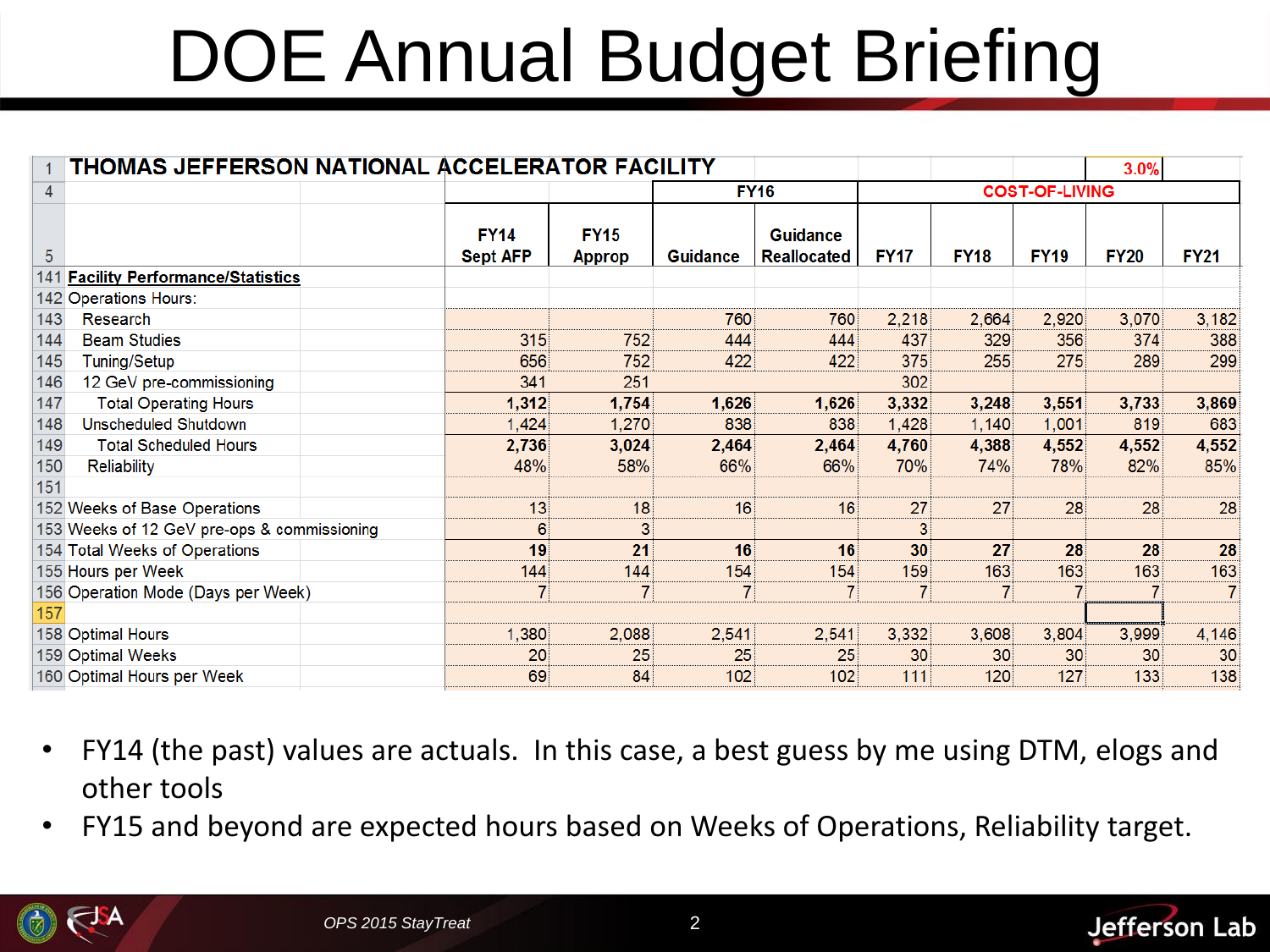#### DOE Hours

DOE NP Office requires quarterly updates and tracks:

- Delivered Research Hours
- Delivered Beam Study Hours
- Delivered Tuning/Restored Hours

The sum of these three hours is equal to the **Total Delivered Hours**.

**Expected Delivered Hours**: During the annual budgetary briefings expected targets are determined.





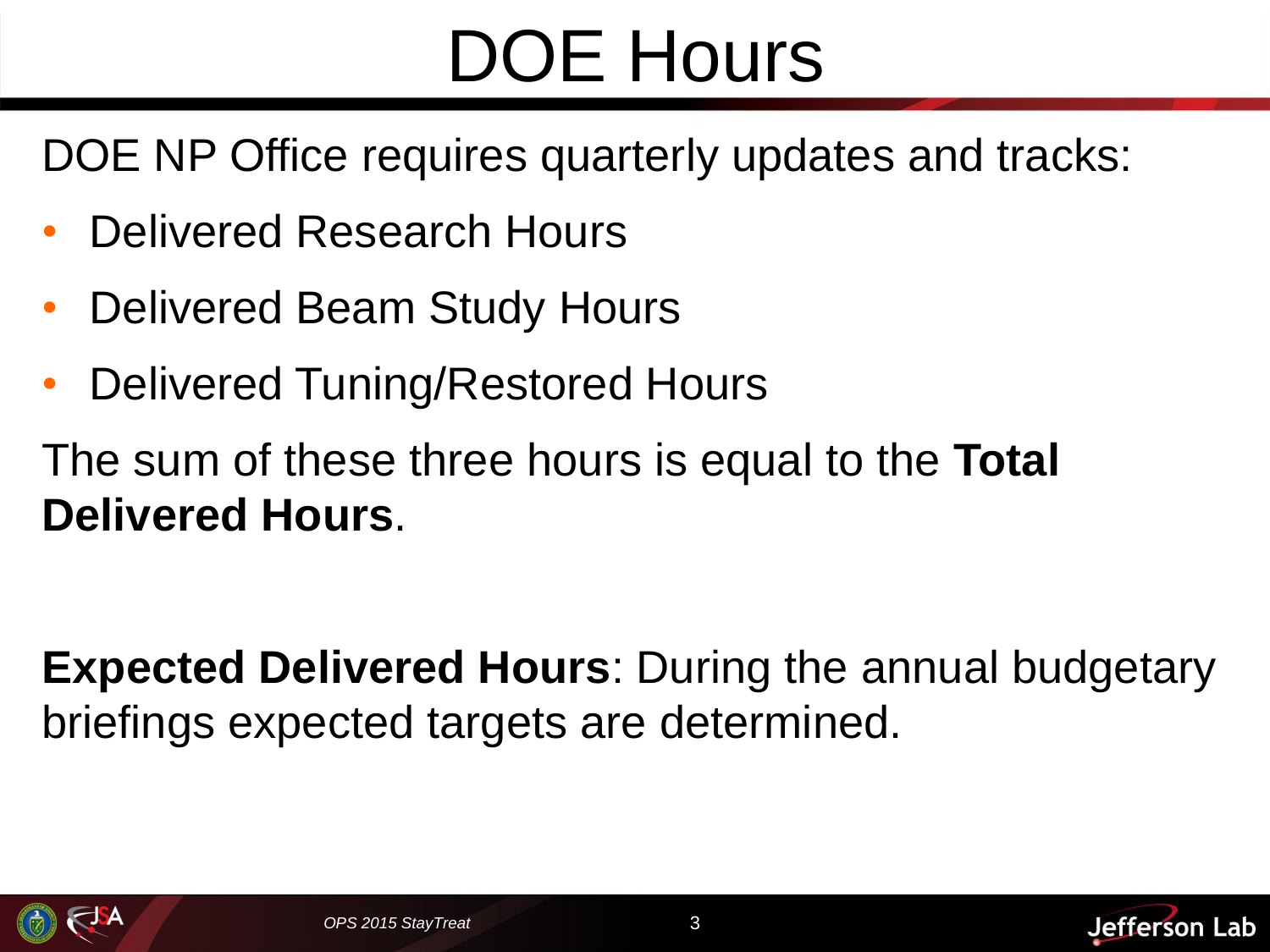## **Reliability**

Reliability = Total Delivered Hours/Total Scheduled Hours

Total Delivered Hours = Delivered Research Hours + Delivered Beam Study Hours + Delivered Tuning/Restored Hours

Total Scheduled Hours = Total Delivered Hours + Unscheduled Failures





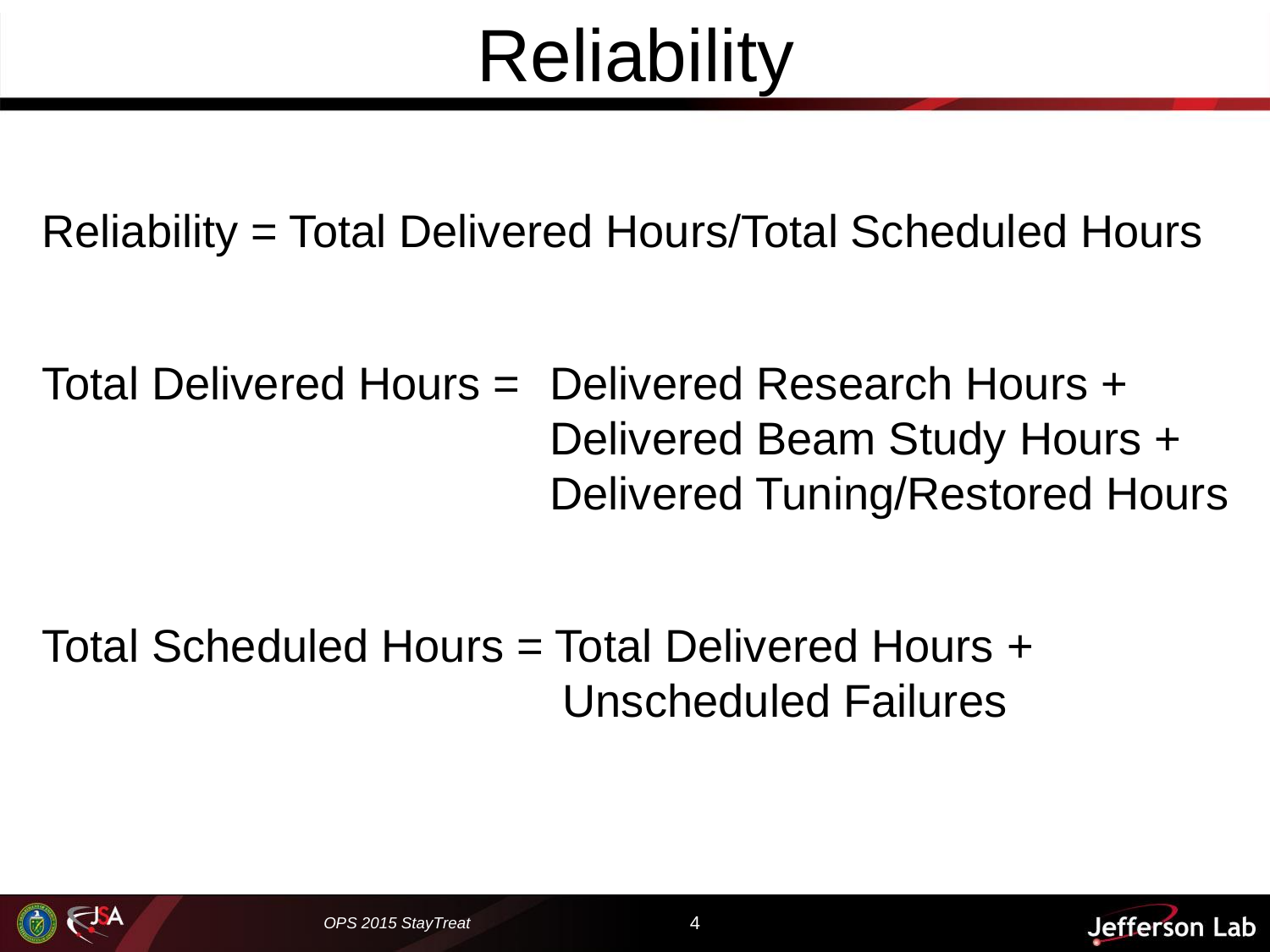# CEBAF DOE Hours 12GeV era

|                                     | <b>Research Week</b> | <b>Restore Week</b> |  |
|-------------------------------------|----------------------|---------------------|--|
| <b>Scheduled Research Hours</b>     | 144                  |                     |  |
| <b>Scheduled Beam Studies Hours</b> | 12                   | 72                  |  |
| Scheduled Tuning/Setup Hours        | 8                    | 72                  |  |
| <b>Maintenance Hours</b>            | $\overline{4}$       | 24                  |  |
|                                     |                      |                     |  |
| Scheduled Beam Hours per Week       | 164                  | 144                 |  |
| Maintenance Hours per Week          |                      | 24                  |  |

- Scheduled hours per week less than 168 hours, and for the year the Scheduled hours per week is **163**h.
- My interpretation **of Unscheduled Hours per Week** is that the first 4 hours of Downtime during a **Research Week** *are free*.
- Unscheduled Failures = Downhard  $-N_{\text{weeks}}$ \*4h (assuming research week)



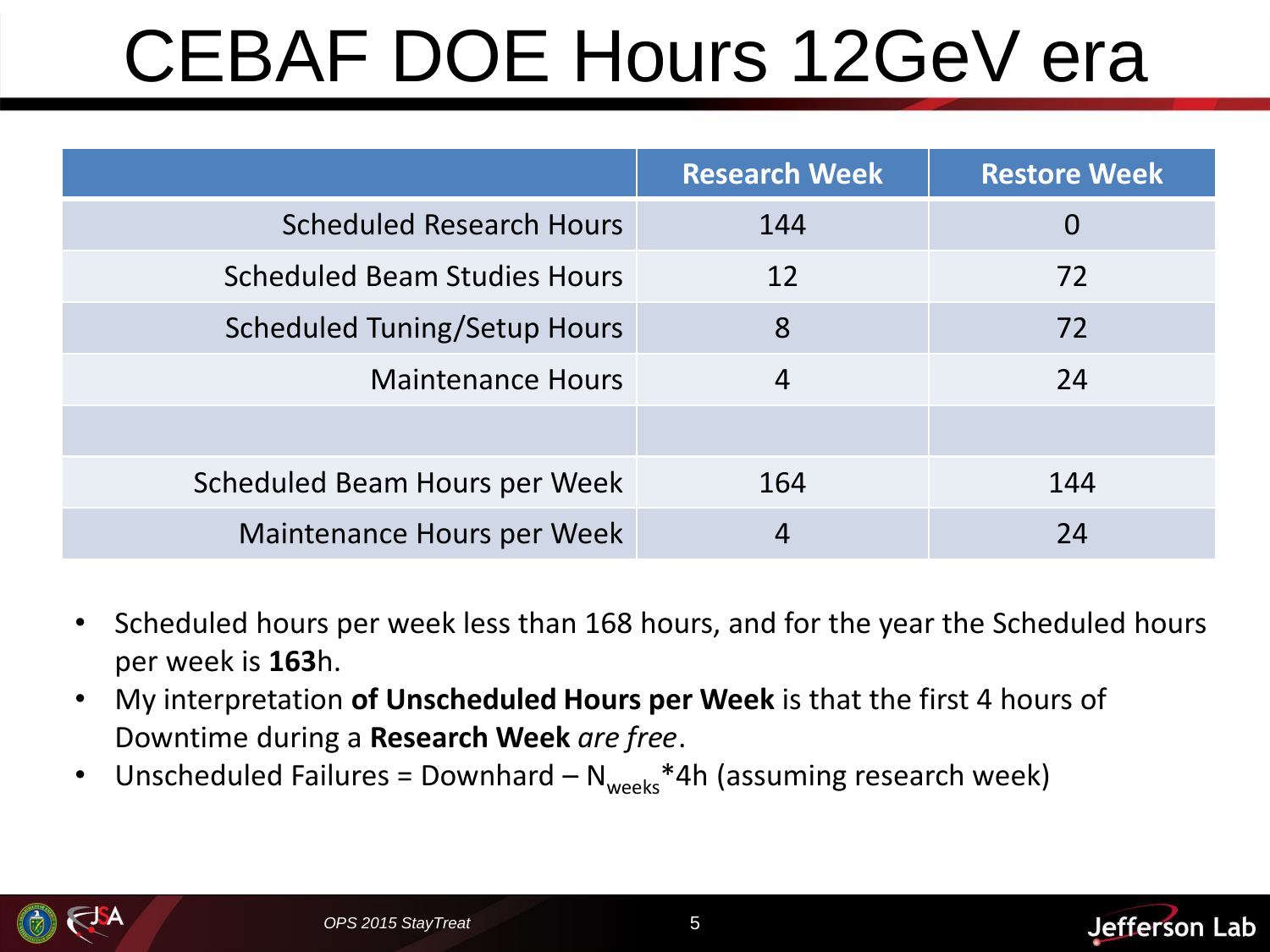## CEBAF Reliability

- Reliability = Total Delivered Hours/Total Scheduled Hours
- Total Scheduled Hours = Total Delivered Hours + Unscheduled Failures
	- Unscheduled Failures = Downhard  $-4h^*N_{weak}$
- Total Delivered Hours = Delivered Research Hours + Delivered Beam Study Hours + Delivered Tuning/Restored Hours
	- While tracking of these hours is required, there might be an easier path to Reliability.
- Total Delivered Hours = Total Scheduled Hours Unscheduled Failures
- Total Schedule Hours = Nweeks\*163h
- **Reliability** =  $(N_{\text{weeks}}^*163h (Downhard 4h^*N_{\text{weeks}}))/N_{\text{weeks}}^*163h$

= **1 – (Downhard – 4h\*Nweeks)/Nweeks\*163h**



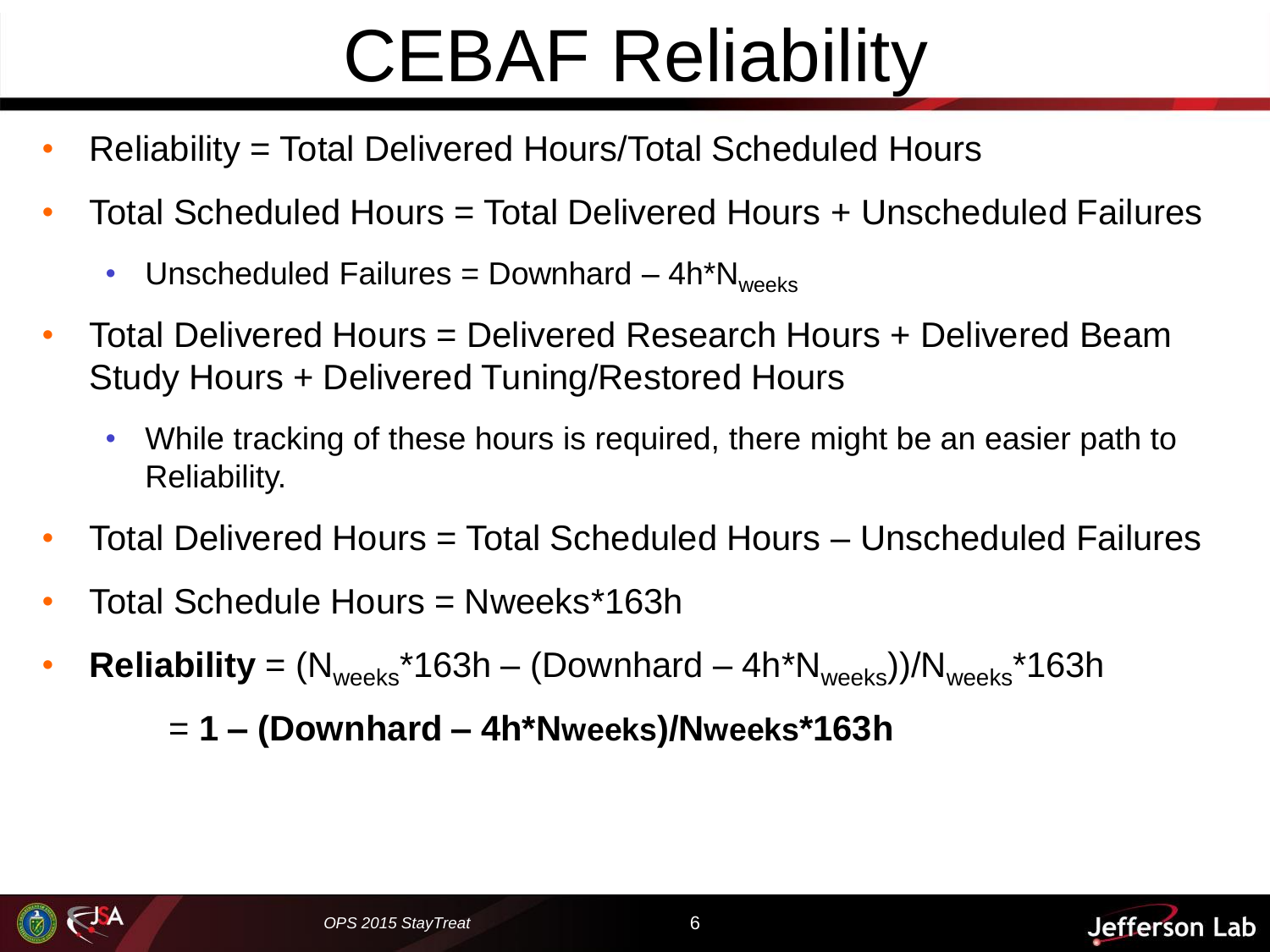# CEBAF Reliability

|             | <b>Scheduled</b><br><b>Weeks</b> | <b>Operated</b><br><b>Weeks</b> | <b>Reliability</b><br><b>Target</b> | <b>Reliability</b><br><b>Achieved</b> |                                                       |
|-------------|----------------------------------|---------------------------------|-------------------------------------|---------------------------------------|-------------------------------------------------------|
| <b>FY14</b> | 13                               | 10.3                            | 50                                  | 48                                    |                                                       |
| <b>FY15</b> | 18                               | 19.7                            | 58                                  | 68                                    | Received additional funds for<br>more operating weeks |
| <b>FY16</b> | 16                               |                                 | 66                                  |                                       |                                                       |
| <b>FY17</b> | 27                               |                                 | 70                                  |                                       |                                                       |
| <b>FY18</b> | 27                               |                                 | 74                                  |                                       |                                                       |
| <b>FY19</b> | 28                               |                                 | 78                                  |                                       |                                                       |
| <b>FY20</b> | 28                               |                                 | 82                                  |                                       |                                                       |
| <b>FY21</b> | 28                               |                                 | 85                                  |                                       |                                                       |

- Long term schedule is based on "Cost of Living" scenario.
- Additional funding will generally add more operating weeks and may also result in an increase to the reliability target.
- Reliability session this afternoon
- Metrics presentation on Friday



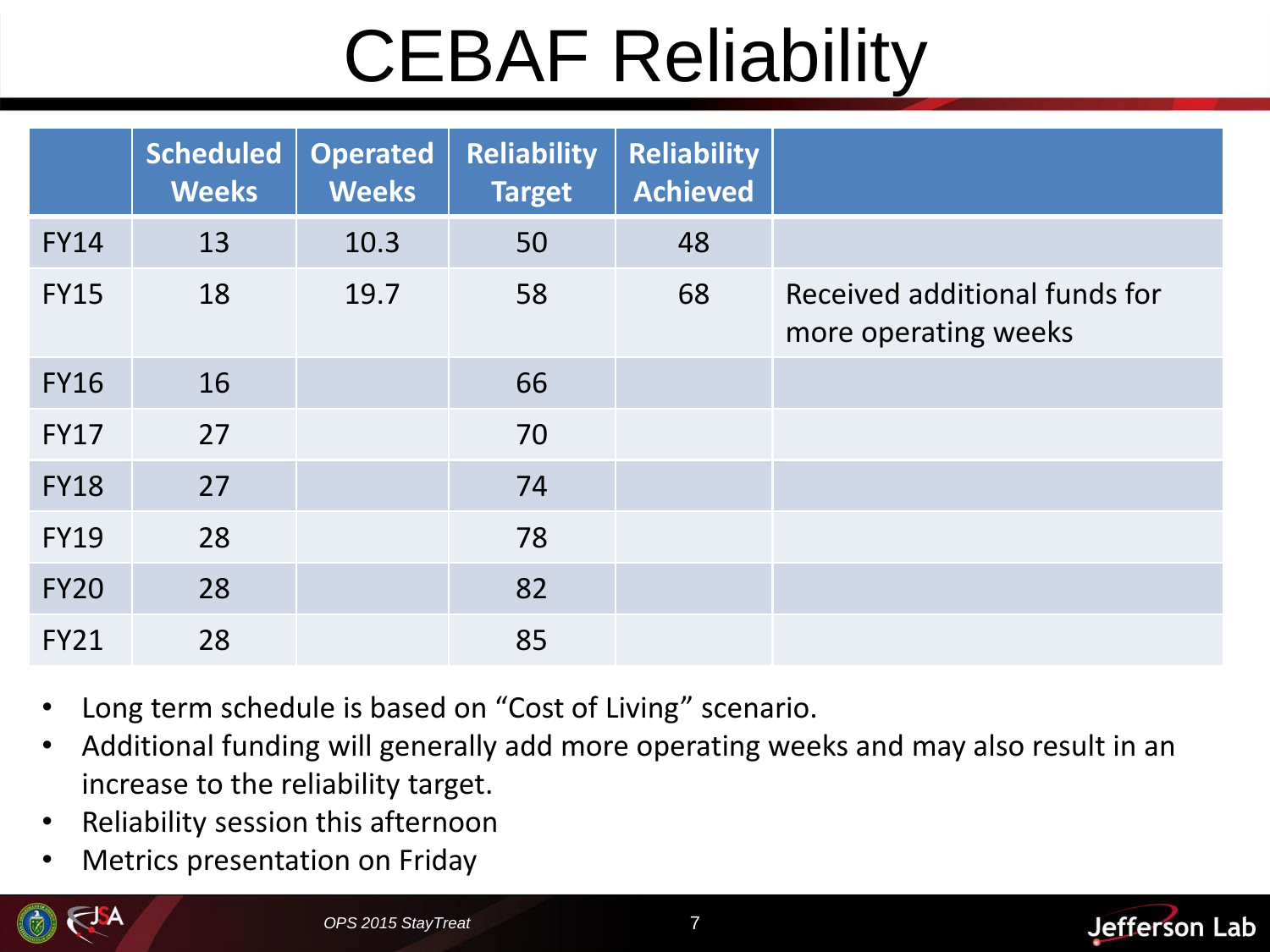#### Availability

- Beam metric based on the users assessment of beam delivery.
- Physics to work out the details.